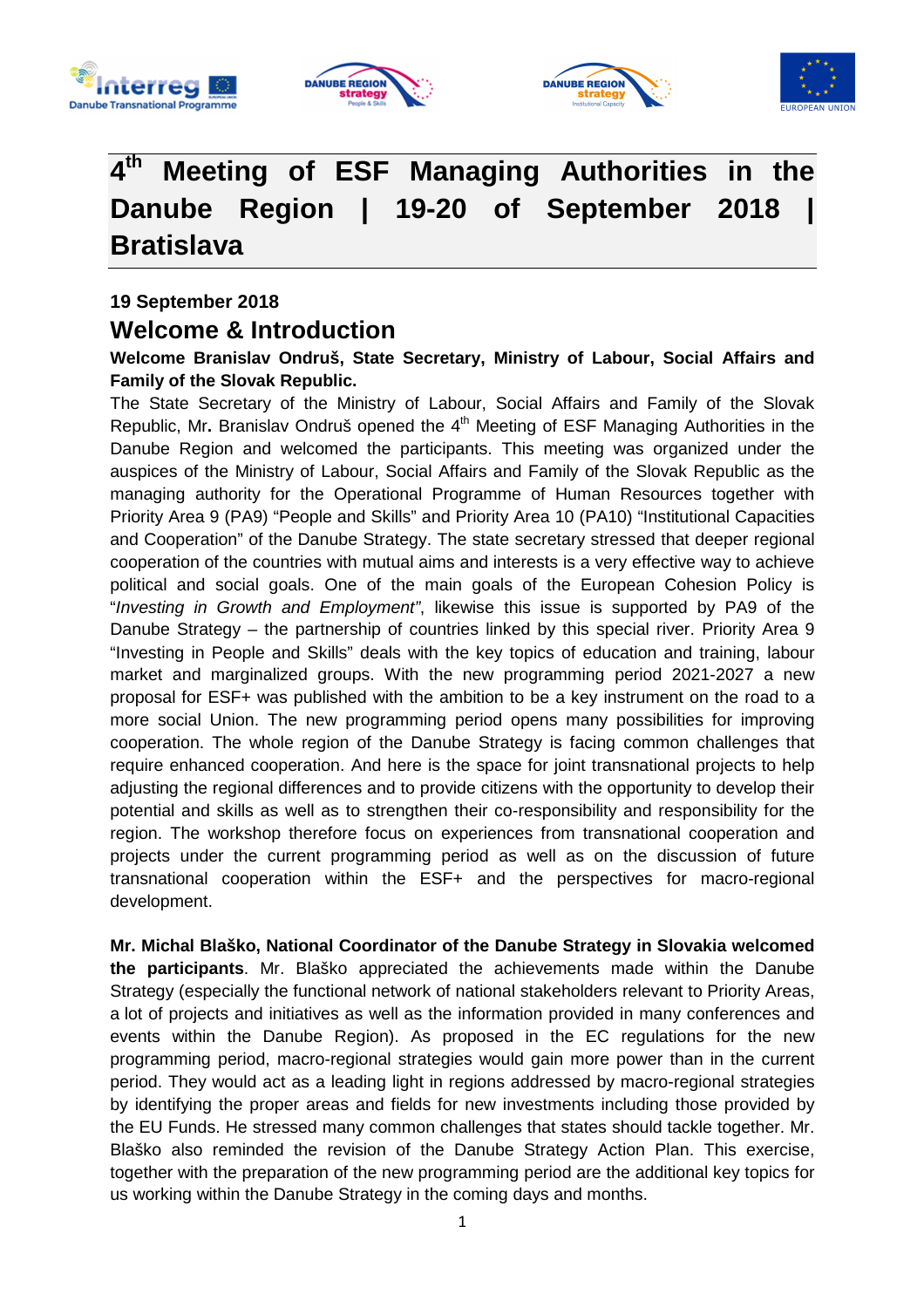







### **Transnational Cooperation in the ESF**

#### **Macro-regional Strategies as Strategic Framework for ESIF Anders Bergström, EU Strategy for the Baltic Sea Region (EUSBSR)**

Mr. Anders Bergström presented the concept of Macro-Regional Strategies (MRS) and their potential to provide a political frame for transnational cooperation in order to effectively address the complex societal challenges we are currently facing. Today´s societal challenges are more complex and cannot be solved solely on local, regional or national levels. Single projects are often not enough to solve the problems, we need the strategies. The effective transnational cooperation should involve stakeholders cross-sectorial and cross-borders**.** The Macro-Regional Strategies need long-term solutions not short-term projects. In Macro-Regional Strategies the macro-region is viewed as an interconnected system. The system of Macro-Regional Strategies as Strategic Framework for ESIF consists of **EU Commission** which is so called "the brain", **EU Programmes** as "the blood/energy" and **Macro-Regional strategies** as "the enactors". This should be the interconnected system. He identified the concept of flagships as a modus operandi, in which transnational teams are created and work together on defined challenges and topics.

### **Experiences from the ESF Transnational Platform**

#### **Toby Johnson, AEIDL**

Mr. Toby Johnson introduced the ESF Transnational Platform – it´s composition and the network activities. The presentation reflected the experiences, lessons learnt, success factors and necessary framework conditions for transnational cooperation in the ESF. The ESF Transnational Platform helps European Social Fund users to work with partners in other countries. It provides a partner search database to find partners and build Transnational Cooperation Agreements. It also provides a space for networking and discussion forums. An emphasis is on good practice transfers and mutual learning. As a shortcoming he named the fact that MAs representatives are not policy specialists and therefore experts are needed and a strong co-ordination – also by bottom-up agenda-setting. At the same time he noted that there is no strategic framework for transnational cooperation within the current ESF and at the moment four different possibilities are discussed for ESF+. With regard to future prosperity, sufficient financial means for transnational cooperation should be put in place.

### **Question and Answers:**

Questions were oriented on the role and possible support which can be obtained through the ESF transnational platform. Furthermore the suggestion of  $\epsilon$  200 Mio for transnational cooperation within ESF+ was discussed quite controversial. It is to be feared that only "big player" will be the winner of transnational cooperation projects.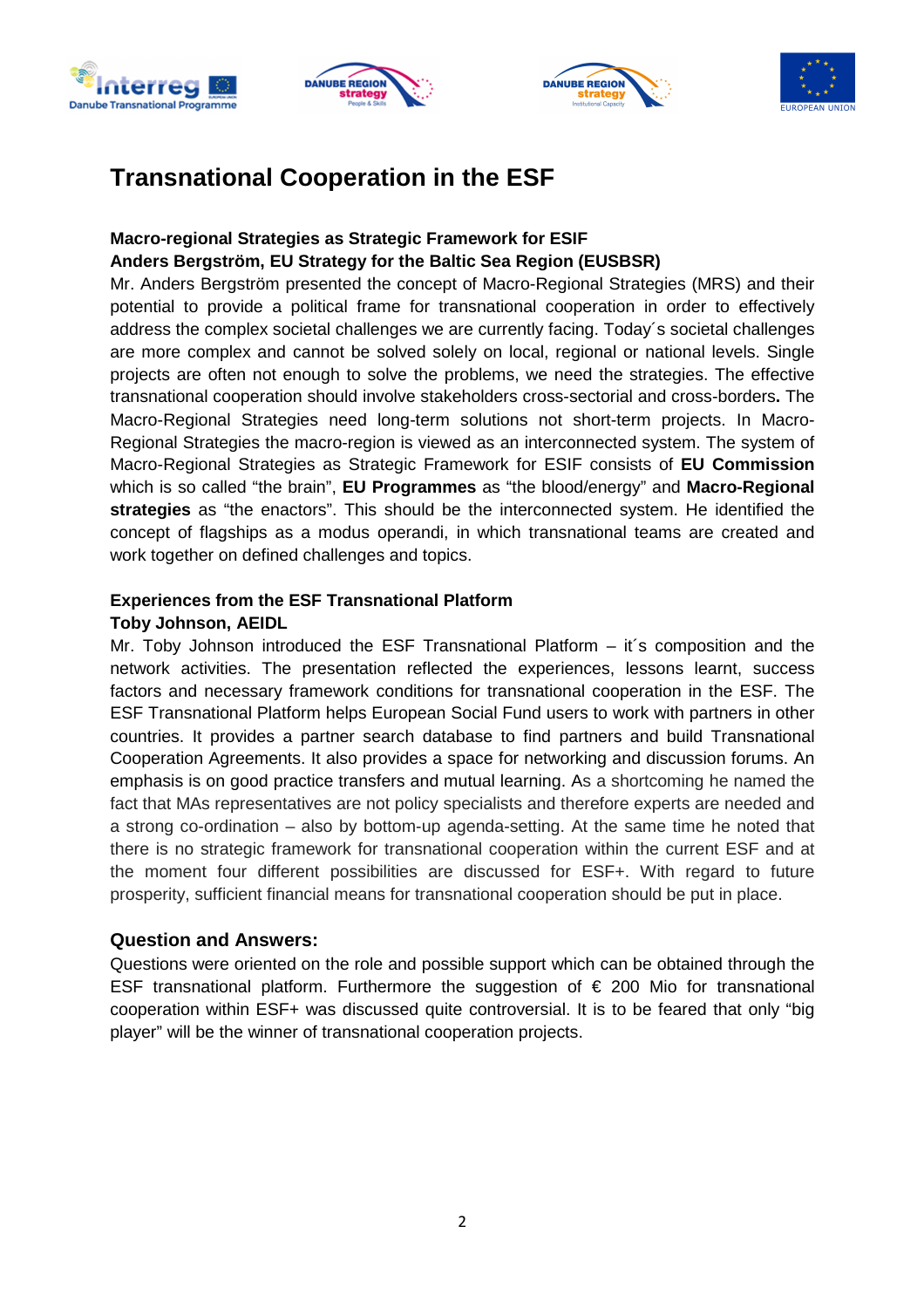







# **Perspectives on Transnational Cooperation in the ESF for macro-regional development**

### **Activating Transnational Cooperation – Lessons learnt from the Danube Region Irina Tsekova Ivanova, MA Bulgaria: First Experiences within Transnational Calls**

Ms. Irina Tsekova Ivanova presented the experiences of successful transnational cooperation using the ESF funding in Bulgaria. HRD OP 2014 – 2020 Bulgaria has on own priority axe for transnational cooperation (PA4). All ESF thematic objectives are covered by PA4, the projects have to fulfil:

- 1. at least one partner from another EU Member State,
- 2. contribution to social innovation,
- 3. specific focus on the Danube Strategy (extra points).

The first call was launched in January 2017 with a deadline for submission in April 2017. 11 of 23 submitted project have been approved with 10 contracts for EUR 953.668. On the one hand, Bulgaria has found positive experiences while realizing a transnational call, on the other hand beneficiaries had to face some challenges like searching the right partners, no coordinated timing under the flexible approach or missing funding by the foreign partner (orphan projects). Thematically the projects focus on NEETs, Roma issue and administrative capacity.

#### **Liliya Savkova Makaveeva, beneficiary**

Ms. Liliya Savkova Makaveeva presented her experience as a promoter of the Transnational Cooperation Project "Social innovations for a more efficient social inclusion of disadvantaged Roma women" which lasts from October 2017 to December 2018. However the partnership between the Bulgarian Integro Association and Mine - International Network of Mother Centres for Empowerment in Germany started in 2006 – it was a well-known partner. The activities of the project were to explore and analyse two innovative projects in Germany and Belgium and to adapt them in Roma communities from three municipalities in Bulgaria to improve the social inclusion of Roma women, hereby improve their social and work skills and motivate them. Liliya Makaveeva appreciated the outcomes as number of Roma women applied to continue their education or started apprenticeship in hairdressing, pastry or tailoring. A challenge was that the expenditures of the partner organisation was not covered – here the MA Baden-Württemberg managed to provide additional funding. She also concluded that there is a shortage of skills, knowledge and working methods on local level for an effective Roma inclusion – therefore transnational cooperation could be a solution. Social innovative practices need long term support.

#### **Question and Answers:**

Participants were interested in the roles of both participating organisations and their involvement in the project. Questions have been asked also about the management of the whole transnational call and overall experience of BG managing authority with co-ordinated call. BG MA expressed their satisfaction as they received significant number of applications. Ms. Ivanova informed that priority was given to Bulgarian areas along the Danube river, because this region is one of the poorest in Bulgaria.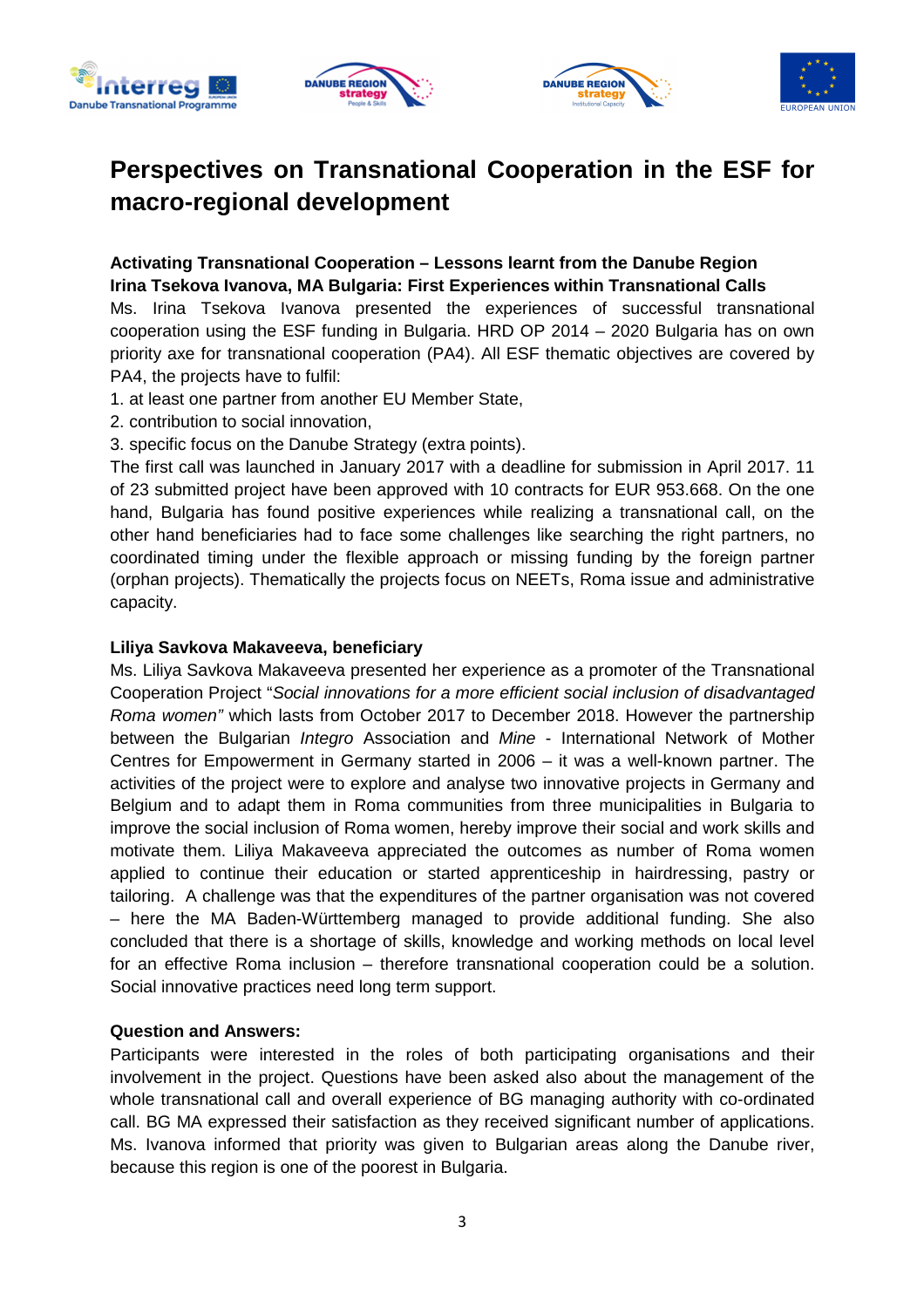







# **The Added Value of Transnational Cooperation – Lessons Learnt from the Baltic Sea Region**

### **Agnieszka Osadnik, ESF MA Poland**

Ms. Agnieszka Osadnik presented how transnational cooperation was implemented in the Baltic Sea Region. Poland is using ESF on both national and regional level, but only on the national level social innovation and transnational cooperation means are available. The focus is on the development of transnational cooperation through importing successful solution from other countries and the implementation of the transnational mobility programmes. The added value of the transnational cooperation is that TNC allows the exchange of ideas accessing new ideas, sharing and discussing your own in a wider context. It brings mutual learning and possibility of working in the international environment and can bring the long lasting cooperation with partners afterwards – either within next projects or any other joint initiatives. On the other hand transnational partnerships needs time, dedication, flexibility, compromise, financial and human resources to be developed. However, good preparation, finding the right partners and coherent transnational work programme could be key factors of successful cooperation. As results of the cooperation with the Baltic Sea Network she mentioned information and mobilization seminars on TNC, partner search forums and the agreement on common themes for TNC under the common framework. She also highlighted the need for capacity building of MAs. She recommended that the EC should focus more on promoting social innovation and TNC.

### **Group Discussion – Future Possibilities for Transnational Cooperation**

During the group discussion the take-aways of the meeting so far were discussed. Most of the participant stated that transnational cooperation is a benefit for all, but there are challenges for TNC in the future programming period. Some discussion points were:

- To support TNC at all levels
- To strengthen the capacity building of MAs
- Macro-regional strategies should be a support tool for transnational projects
- To support TNC within ESF+ is essential for a transfer of good practices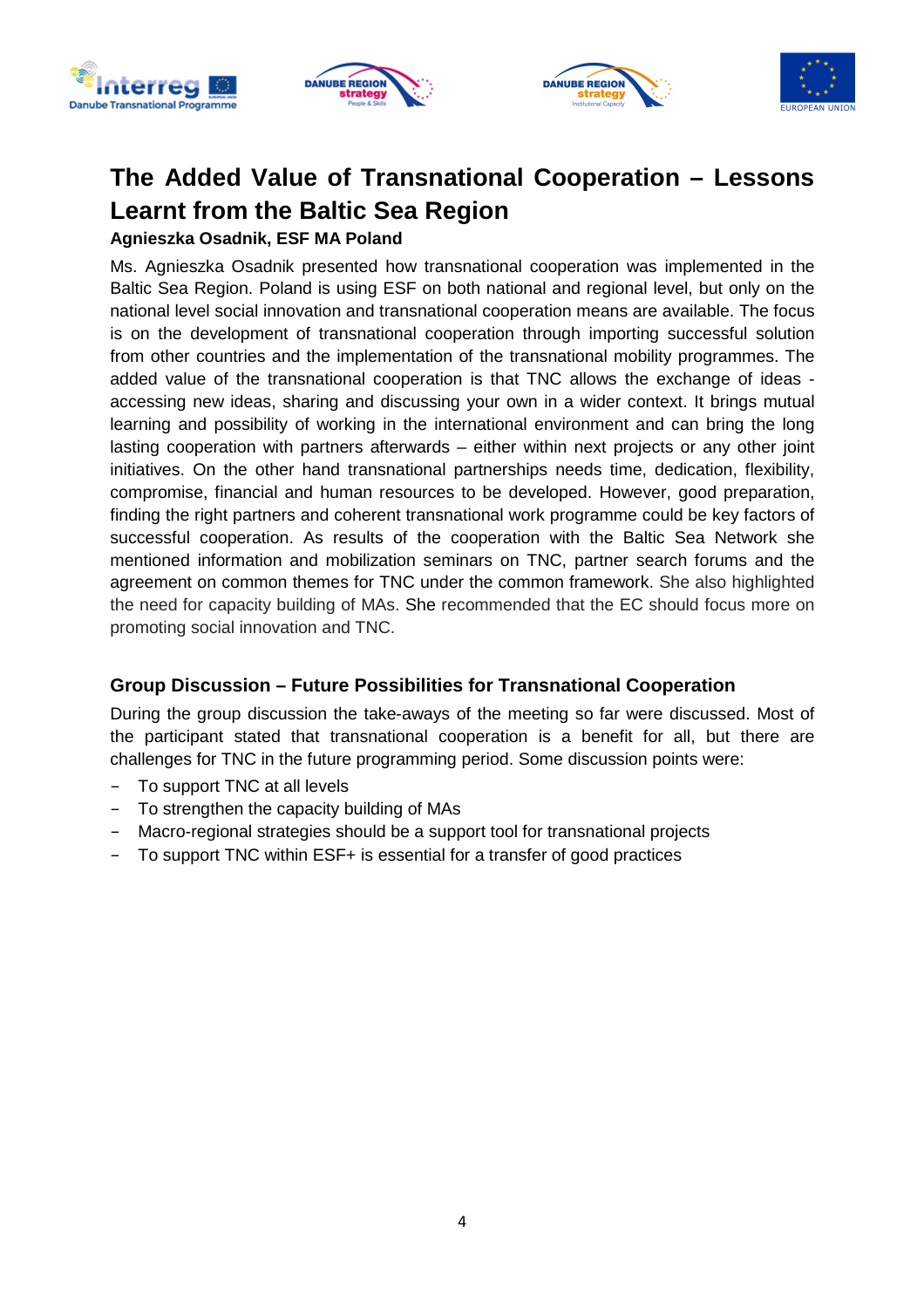







### **The Future of Transnational Cooperation in the ESF 2021- 2027**

### **Jader Cané, European Commission, DG Employment**

Mr. Cané presented the state-of-play of ongoing discussion on the ESF+ 2021-2027 and possible perspectives for transnational cooperation post 2020. In TNC European Commission presented 2 strings:

1. Macro-strategies (via EaSI).

2. New idea of TNC which can operate together with existing MRS or separately (increased budget and encourage macro-regional strategies).

Jader Cané highlighted the mantra about the ESF+ which is the social dimension and the implementation of the European Pillar of Social Rights into the praxis because investing in people is the only way to keep Europe's ability to compete. Improvement of socio-economic situation in EU requires political challenges and consequent overcoming of differences within the EU.

ESF+ should better respond to the needs of people in their life situations and introduce innovation in the field of social policies. The challenge for EU is to strengthen the interconnection of the EU Semester and the EU Pillar of Social Rights into ESF. Also the reduction of administration in favor of better conditions for applicants is a challenge and all this must be reflected in the preparation of macro-regional strategies.

The question of bottom-up and top down approaches in TCN raised a discussion. Mr. Cané stated that ESF+ will bring more help to lower administration, empower visible support for people. He mentioned the possibilities of coordinated calls, more freedom and indirect management. We have two ways to go – direct and indirect.

#### **Question and Answers:**

Agnieszka Osadnik: Is it possible to use TNC when implementing social innovations as a tool to implement the article 14? - This is mentioned in ESF regulation. What is the rule of TNC? Can MA also benefit from 200 M  $\epsilon$  budget for transnational cooperation?

As a respond to the questions rose at the meeting Mr. Cané has confirmed that DG EMPL understanding of TC in future is that EU-level support is complementary to other transnational cooperation activities carried out by Member States under their programmes as well as under other EU programmes. Although Member States would no longer be required to support transnational cooperation measures, they could still continue to fund transnational cooperation operations as in the current programming period. These activities would be complementary to EU-level support under direct or indirect management.

#### **Jörg Mirtl, Interact: Update from the Interact programme**

Mr. Mirtl gave an update and overview of the role of Interact in the funding period from 2021- 2027. He presented 2 proposals from Interact Programme:

1. Proposal for a joint MRS platform on social issues including thematic coordinators dealing with social affairs European Commission (Regio, Empl), ESF platforms and agencies and institutes dealing with the ESF/social affairs (e.g. Cedefop, ETF, AEIDL, etc.)

2. Joint meeting innovative tools/embedding platform including OPs (MAs, JSs) that have applied such tools, macro-regional actors, EC. In conclusion Interact support alignment of funding to macro-regional strategies, Interact Capitalisation Network "Inclusive Growth"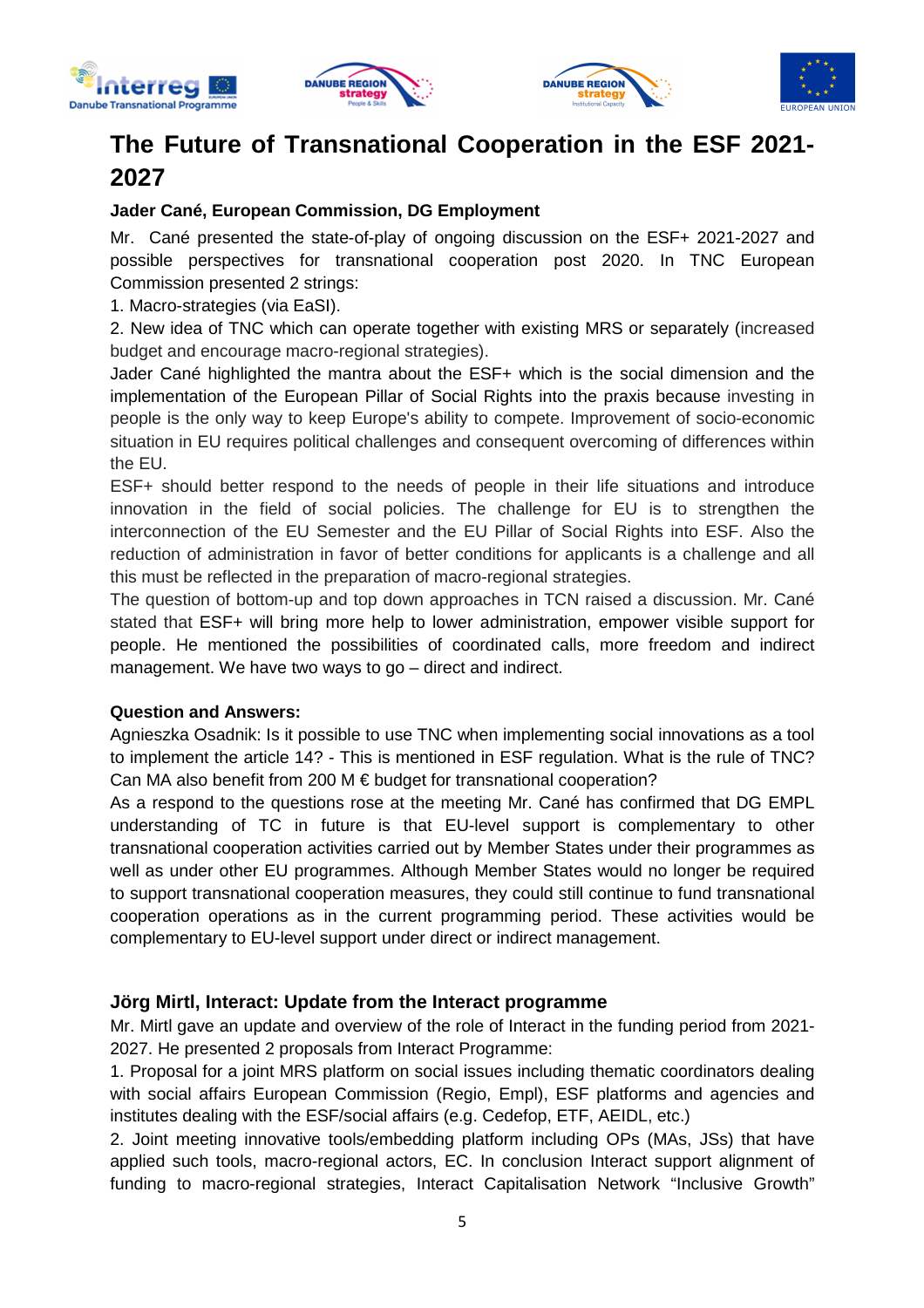







Conference "Migration flows and integration policies" Interact with a potential focus on IJG programmes/transnational actions in the upcoming period

### **Shaping the Future of Transnational Cooperation**

**Barbara Willsberger, PA 9 and Claudia Singer, PA 10: Common topics to develop the Danube Region post 2020 (Linking the EUSDR (PA9 & PA10) to the ESF** 

Barbara Willsberger and Claudia Singer gave a short overview of the Danube Strategy. To strengthen the social cohesion in the Danube Region is one of the aims of PA9 and PA10. While the Danube Region Strategy provides a framework for cooperation across borders, identify the needs and dynamics of social policies in the region and provides a platform for dissemination/transfer of results, the ESF provides concrete resources for innovative ideas, increase the capacities of beneficiaries, facilitate to test ideas and produce tangible results. A deeper interconnection of ESF and the Danube Region Strategy would strengthen the social cohesion.

Priority Area 9 "Investing in People and Skills" deals with the key topics of education and training, labour market and marginalized groups. Targets, like Contribution to a higher employment rate in the Danube Region especially through tackling youth and long-term unemployment or increased quality and efficiency of education and labour market systems are close to the ESF. PA9 intensify the cooperation between ESF MAs and the Danube Strategy through coordination activities (like these MA network meetings) or through partner search forums for future calls etc.

The key issues of Priority Area 10 "Capacity building and Cooperation" are enhancing administrative capacities and strengthening participative governance. Actions of PA10 related to the ESF are for example to combat institutional capacity and public service related problems in the Danube Region or to ensure sufficient information flow and exchange at all levels. A relevant further action is to reviews bottlenecks relating to the low absorption rate of EU funds through setting financial programmes to support innovative ideas or to build capacities to implement projects in due time.

### **Matthias Boll and Holger Albrich, ESF Managing Authority Baden-Württemberg, Germany: Identification of possible common fields of transnational cooperation in OP plannings for 2021-2027**

Part of the presentation was a letter which was sent by Mr. Boll to the European Commission with a couple of question concerning TNC in the drafts of the CPR and the ESF+ regulations (the letter and the answer are attached to the minutes). In the view of Mr. Boll and Mr. Albrich the answer of Andriana Sukova (e-mail from Sept 10th) raises more questions than answers (e.g. what are the criteria an innovative solution must fulfil to be eligible for ESF+ funding? ). The details the Commission has given about TNC in the future are not yet sufficient for specific planning in the Member States. TNC for beneficiaries in the common funding priorities does not have to be designed as an obligation ("shall"), but can be a possibility "may"). We regard it as important that the OP does not have to be changed if TNC between beneficiaries in the end has not been realized to the expected extent.

Within the group of ESF-MAs in EUSDR Member States we want to find Member States who are interested in committing themselves to set up the possibility of transnational cooperation for beneficiaries in their OPs for the next ESF+ funding period. Our goal is to have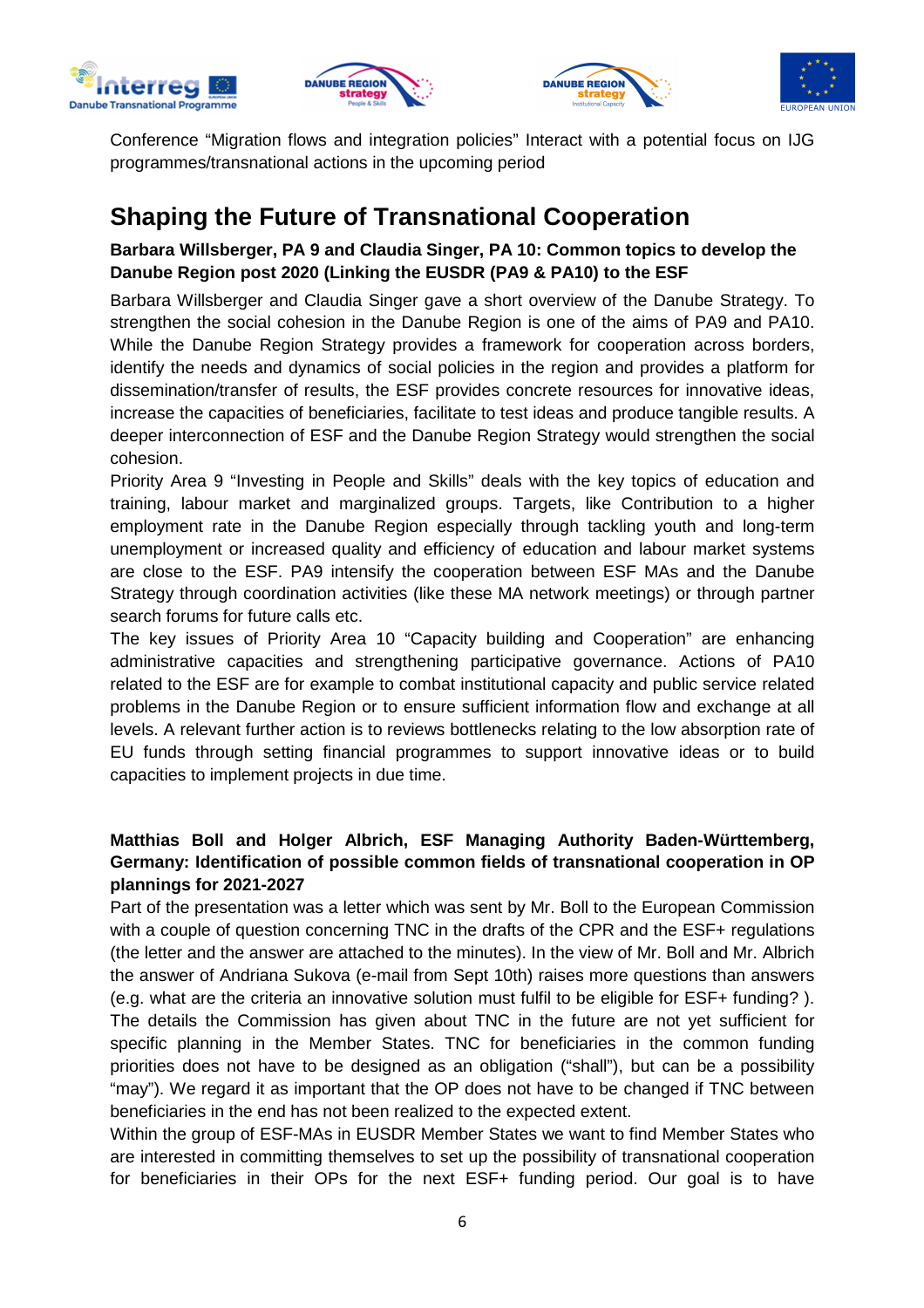







corresponding wordings in the OPs of those member states with a view to TNC in the common funding priority/priorities.

# **Group Discussion on Topics for the Future Transnational Cooperation in the ESF 2021-2027**

### **Do you intend to implement TNC in your OP for 2021-2027? If yes, how?**

| <b>BW</b>                                                | <b>SK</b>                                                      | <b>HR</b>                                                                | SI                                                                                                                   | <b>BG</b>                                                                 | PL  | AT | HU                       |
|----------------------------------------------------------|----------------------------------------------------------------|--------------------------------------------------------------------------|----------------------------------------------------------------------------------------------------------------------|---------------------------------------------------------------------------|-----|----|--------------------------|
| Yes                                                      | Yes                                                            | Yes                                                                      | Yes                                                                                                                  | Yes                                                                       | Yes |    |                          |
| maybe<br>reference<br>to<br><b>EUSDR</b><br>no TNC calls | lf<br>possible<br>PA<br>specific<br>dedicated to<br><b>TNC</b> | Extra<br>points<br>in<br>selection<br>process<br><b>Direct</b><br>awards | With<br>implication<br>of macro-regional<br>policies/<br>strategies<br>οf<br>Alignment<br>funds<br>Additional points | lf<br>possible<br>dedicated<br>priority<br>area<br>or/and<br>horizontally |     | -  | $\overline{\phantom{0}}$ |

### **What subject areas would be promising for TNC from the perspective of your Member State?**

| <b>BW</b>      | <b>SK</b>    | <b>HR</b>      | SI            | BG                       | PL           | AT | <b>HU</b> |
|----------------|--------------|----------------|---------------|--------------------------|--------------|----|-----------|
| Part-time      | Youth        | Lack of        | Lifelong      | Employment               | LLL          |    |           |
| education      | employment   | skilled        | learning,     | (Youth,<br>Long          |              |    |           |
|                |              | workers due    |               | Term                     | VET,         |    |           |
| Training<br>οf | Term<br>Long | to emigration  | Activation of | Unemployed,              | Upskilling   |    |           |
| health<br>care | Unemployme   |                | elderly       | Elderly)                 |              |    |           |
| assistants/as  | nt           | Integration of | (increase of  |                          | Longterm     |    |           |
| sistant        |              | immigrants     | market-       | Social Economy           | Unemployed   |    |           |
| nurses         | Social       |                | activity)     |                          | and disabled |    |           |
|                | economy      | Ageing         |               | Roma                     | people       |    |           |
| <b>NEETS</b>   |              | (services for  | Labour        | Integration<br>$\ddot{}$ |              |    |           |
|                | Inclusive    | elderly)       | mobility,     | other                    |              |    |           |
|                | education,   |                |               | marginalized             |              |    |           |
|                |              | Protection of  | Youth         | groups                   |              |    |           |
|                | Inclusive    | environment    | employment    |                          |              |    |           |
|                | labour       | (green jobs,   |               | working<br>Good          |              |    |           |
|                | market       | education)     |               | conditions,              |              |    |           |
|                |              |                |               | work-life-               |              |    |           |
|                |              |                |               | balance                  |              |    |           |